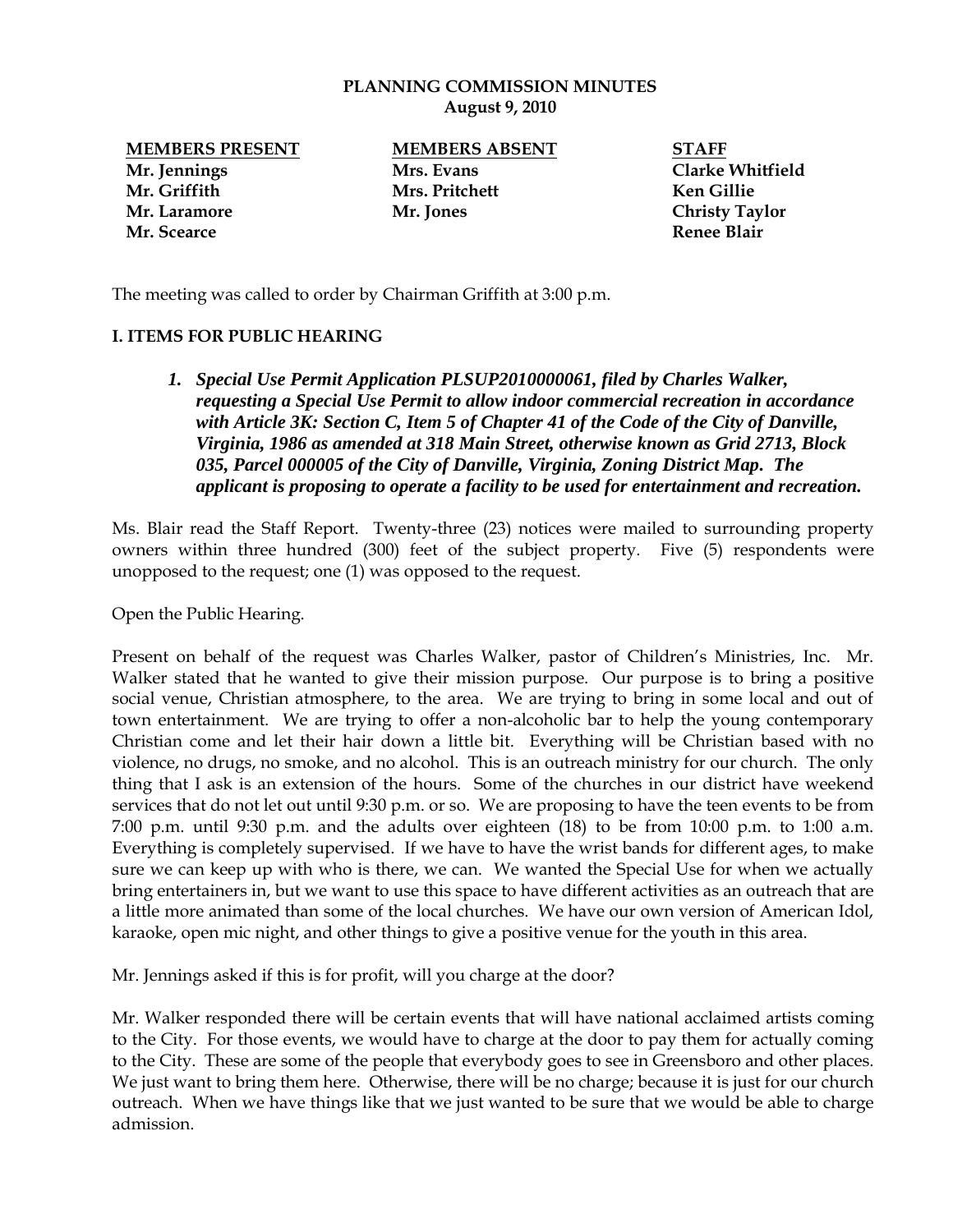Mr. Jennings asked how large is the place and how many people can it hold?

Mr. Walker responded the facility can hold approximately two hundred (200) people. We were also trying to use the facility to allow other people to come in and have birthday parties and anniversary dinners. It is an upscale place with white linen table cloths and a nice stage. We really worked hard to ensure that it would be a nice facility. We want to offer valet parking, and some of the things that we are not really accustomed to here.

Mr. Scearce asked if they are asking to extend the hours from Staff's recommendation to 9:30 p.m. during the week and 1:00 a.m. on Saturday?

Mr. Walker responded yes, the two (2) nights on the weekend.

Mr. Scearce stated Staff recommended weekdays 8:00 a.m. to 9:00 p.m. and 8:00 a.m. to 11:00 p.m. Friday and Saturday.

Mr. Walker stated we are asking for the extension on the weekend.

Mr. Griffith asked what about during the week, Sunday thru Thursday?

Mr. Walker responded we are saying 9:30 p.m. would be the time we would transition from the teens to the adults.

Mr. Griffith asked would that just be on the weekends?

Mr. Walker responded that would be only Friday and Saturday.

Mr. Walker stated I need to understand, is this for the activities we are charging for or is this the hours period?

Mr. Griffith responded it does not make any difference whether they are charging or not, it is just when the facility is open. Staff recommended the hours on Sunday thru Thursday would be 8:00 a.m. until 9:00 p.m. and on Friday and Saturday nights, their recommendation was 8:00 a.m. until 11:00 p.m. and you asked for 1:00 a.m. It made no distinction about whether or not you were charging, that would be the hours.

Mr. Walker asked if we did something other than a church activity would those hours still apply?

Mr. Griffith responded yes, the hours would be the same all of the time. As far as the extension, that was just a recommendation that they had made.

Mr. Walker stated I would like to extend the hours during the week because some of the events we have, even in our local churches are not over until 9:30 p.m.; even in revivals and we plan on having revivals, and different types of conferences. Closing at 9:00 p.m. would really limit the time from people getting off of work, especially with an out of town guest.

Mr. Griffith asked so what hours Sunday thru Thursday would you like?

Mr. Walker responded 11:00 p.m. would be ample time to get people in and out.

Mr. Jennings asked what is the name of the church?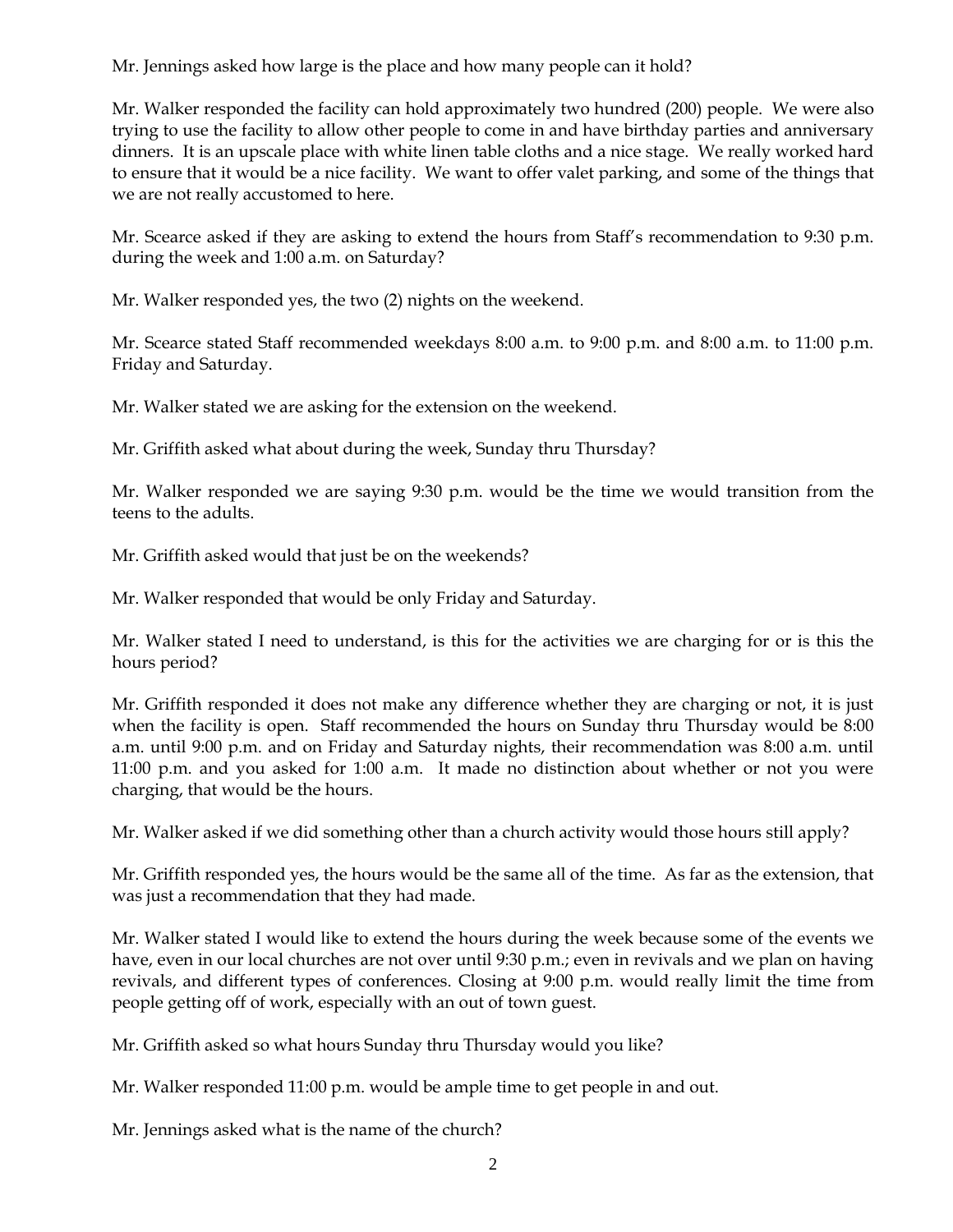Mr. Walker responded True Holiness.

Mr. Jennings asked where is that located?

Mr. Walker responded 502 South Hampton.

Mr. Scearce asked Staff does the change of hours throw up any red flags?

Mr. Gillie responded no. We based the hours on what curfew is. We did this with the other teen club that proposed to go downtown. Curfew is 11:00 p.m. on Fridays and Midnight on Saturday and Sundays. We try and close an hour before hand just to allow teens a chance to get home and not break curfew. If his operation is proposed for those older than eighteen (18), then we are not opposed to the change.

Mr. Griffith asked is that agreeable with the curfew, the idea that you would be transitioning from a younger to an older crowd?

Mr. Walker responded yes.

Mr. Gillie stated we discussed that the other day. Staff made him aware of the curfew limitations.

Close the Public Hearing.

**Mr. Scearce made a motion to recommend approval of Special Use Permit Application PLSUP2010000061 with the hours of operation being Sunday thru Thursday, 8:00 a.m. to 11:00 p.m. and Friday and Saturday, 8:00 a.m. to 1:00 a.m. Mr. Jennings seconded the motion. The motion was approved by a 4-0 vote.** 

# *2. Code Amendment Request PLCA20100000063 requesting to amend Article 8: Parking and Loading Requirements Section E Item 32 of Chapter 41 of the Code of the City of Danville, Virginia, 1986 as amended, by modifying the parking requirements for Medical or Dental Offices.*

Mrs. Blair read the Staff Report.

Open the Public Hearing.

Present on behalf of the request was Dr. Albert L. Payne, D.D.S. Dr. Albert Payne stated when we came before you three (3) years ago with our situation out on 58 West, it caught me off guard because I was used to one (1) parking space per two hundred (200) square feet of office space. It really surprised me when I saw the four (4) to one (1) ratio. I went to friends throughout the State asking them what their parking requirements were and nobody had anything close to that.

Mr. Griffith stated I take exception to that.

Dr. Albert Payne stated nobody has a four (4) to one (1) ratio and one (1) space for every employee. Three (3) years ago I gave you a list of surrounding areas and their parking requirements, and I give that to you again. This shows what Martinsville's requirements are, Henry County requirements are one (1) space for every two hundred (200) square feet. Franklin County's are two (2) spaces for every exam room, Roanoke is one (1) space for every four hundred (400) square feet of office space,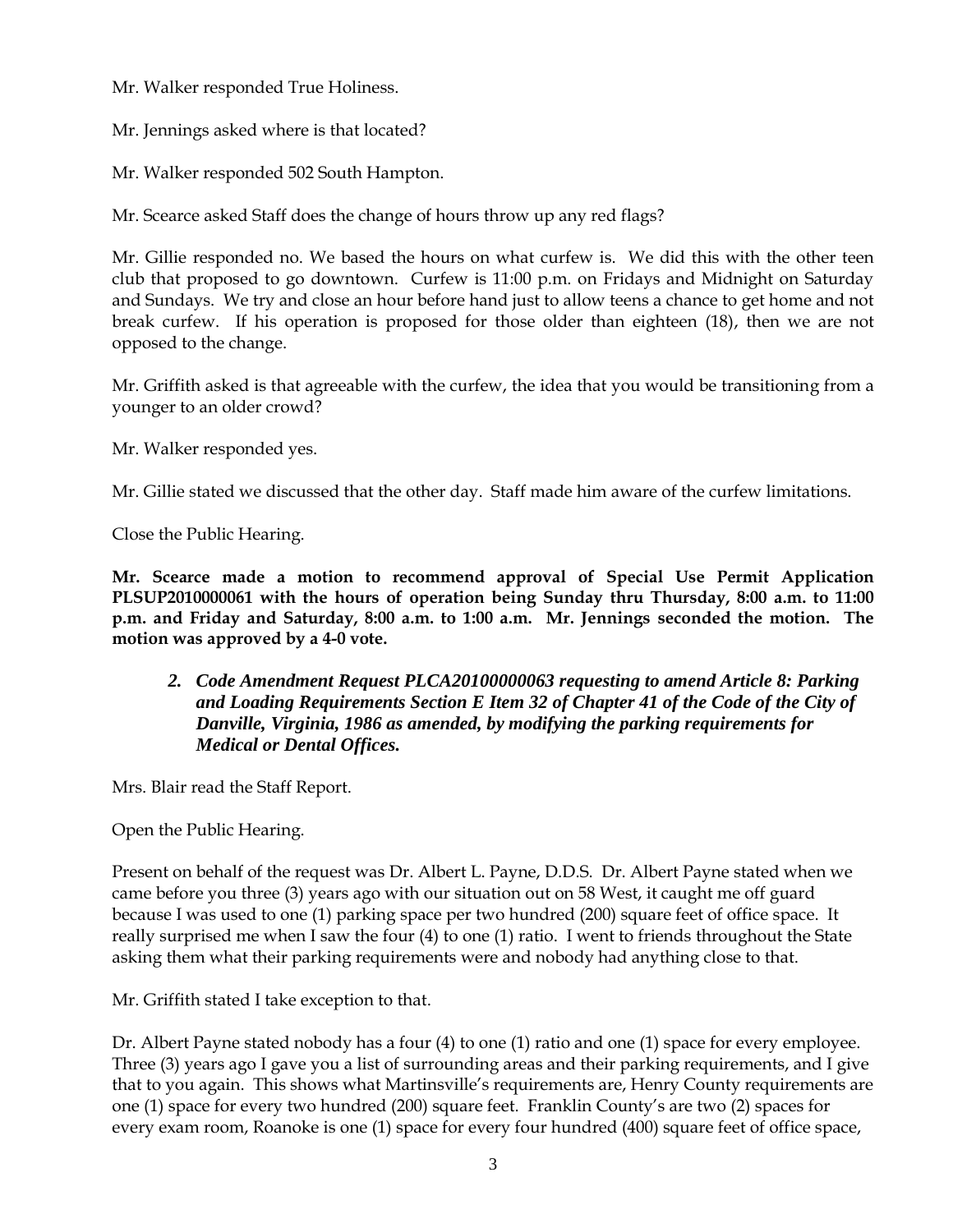Salem is seven (7) spaces per practitioner or one (1) space per two hundred (200) square feet, Greensboro, NC is one (1) space for every two hundred fifty (250) square feet, and Charlottesville is one (1) space for every four hundred (400) square feet. My wife went on the internet and anywhere they had the Code requirements posted she went through and copied it. These are mainly in Virginia with some across the Country on the second page. It led us to a situation where we had to spend a lot of money to get something rezoned to add to a parking lot that is really excessive now. I am sure Mr. Gillie sees that we have a dental office with eight (8) treatment rooms and only half of the parking lot is being used because dentists work on an appointment basis. I appreciate their recommendation for a change. I think a two (2) to one (1) ratio for every three hundred (300) square feet is reasonable and obviously a big improvement. I am assuming that is one (1) parking space for every three hundred (300) square feet plus one (1) for each employee. I think that is a doable situation. Any change is going to be improvement over the existing Code. I am here to make you aware that no other place has the four (4) to one (1) ratio that I have seen.

Mr. Griffith stated there are some other areas that have higher restrictions than what we have.

Dr. Albert Payne stated I cannot argue with you, but I am just basing this on the ones that my wife got off of the internet and the fifteen (15) or twenty (20) practitioners that I have talked to across the State. I appreciate you looking at it and I feel the situation is in our favor to argue too much about it. I do think that I am a little grey haired but my son is going to be here a lot longer and have to deal with some other issues. We just purchased a building and we want to make sure we are in compliance there and it looks like we will be. I know he wants to say a few things, but I appreciate you doing this.

Present on behalf of the request was Dr. Christopher A. Payne, D.D.S. Dr. Christopher Payne stated I would like to thank you for giving me the opportunity to say a few things about the parking regulations until now and how it has affected the dentists in the area. I think we will all agree after looking into it that we need to make some changes like those that Staff recommended. In the past, one (1) parking spot per employee plus four (4) parking spots per dental chair has been the Code. The list that was given to you went from Abington to Greensboro containing about fifty (50) cities. On that list, Danville was by far the most stringent regulations of any of those fifty (50) cities. Danville was more than double of those other Cities and I just want to emphasize that I do not think this is the reputation that Danville should or want to portray because we are already an underserved healthcare provider area. We do not want to put up any unnecessary roadblocks for new dentists coming in. I have some questions about the current situations that some dentists are in. Most of the dentists in Danville are not in compliance with the existing Code and most of them are of retirement age. Once they retire and sell their building, I wonder will that new dentist be able to buy that existing facility as the Code is now. It is my understanding that there are only three (3) offices in Danville that meet the existing Code. My office and Dr. Howard's office meet the Code because we have built offices within the last two (2) years. I want to emphasize that it was a significant cost for our offices to meet the Code. We bought an old building that already had a parking plan in place drawn by LE&D for dental and when we planned to use it for dental we found that we would be the first affected by the new regulations as they were written a few years ago. In order for us to keep the building, we had to spend an additional \$75,000 dollars to reach compliance. We had to negotiate with adjacent property owners who were not selling property in order to increase our parking and we had to grade the lot and build retaining walls in order to accommodate this additional parking. We spent \$75,000 dollars for additional parking that was completely wasted. That parking expense has never been utilized since we have been there. We have been there two and a half  $(2 \frac{1}{2})$  years in the new office and at times I am at full capacity with eight  $(8)$ chairs and we have never come close to using those extra spots. I think this is because dentistry is by appointment. One (1) spot per employee and four (4) spots per dental chair would mean in our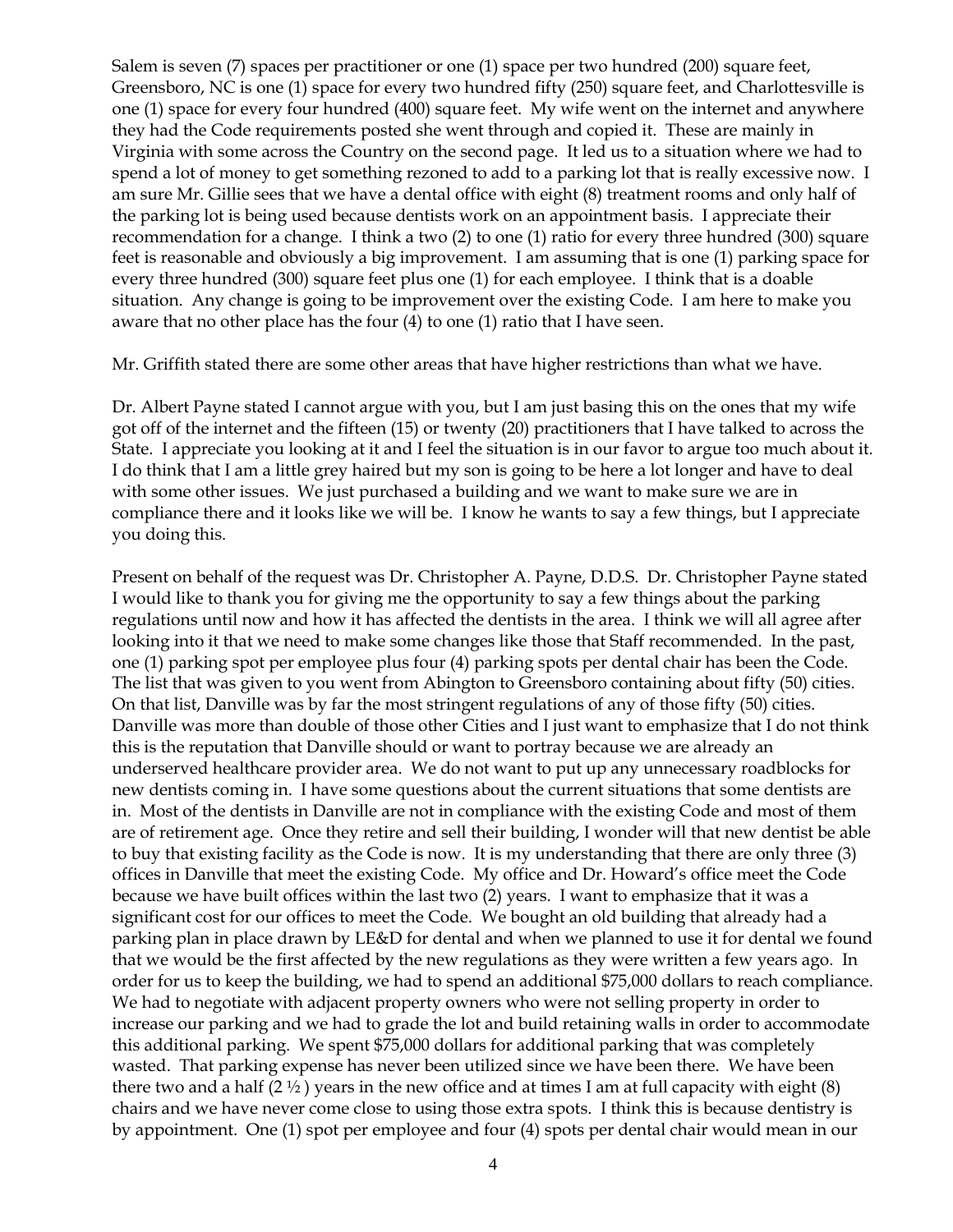situation forty two (42) parking spaces. I think about it in relation to a restaurant taking reservations for four (4) families at each and every booth at the same time. It just does not make sense. It is not possible. That would suggest that we would schedule thirty two (32) patients at the same time at 8:00 a.m. for eight (8) chairs. I can work fast and my dad is probably a little faster, but there is no way we could schedule thirty two (32) patients at the same time. Our waiting room probably holds ten (10) to fifteen (15) patients and if we only have eight (8) chairs, the only place to put that many people would be in the parking lot. I am speaking for dental offices specifically. A physician's office may be different because they have more walk-in appointments, more emergencies, colds, and unscheduled treatment. I am speaking for dentistry because I know dentistry well. I have been around it my whole life and I know dentistry is more scheduled than that. I think looking at the list that I submitted, most of those places close by require one (1) space per two hundred (200) square feet. I think that is very workable. In that scenario a four thousand (4000) square foot building would need twenty (20) parking spots. That would give room for eight (8) chairs plus eight (8) to ten (10) employees and still have some parking left over. At most, not knowing what the recommendation would be before hand, I would like to have one (1) spot per employee and two (2) parking spots per dental chair instead of four (4) spots. That would give sixteen (16) spots for eight (8) chairs and ten (10) more for the employees which would be about twenty six (26) spots. The main message is to realize we have never come close to using those twenty six (26) parking spots much less than the forty two (42) spots that the Code requires. The Code has given us sixteen (16) to twenty (20) spots more than we have ever come close to using. Some other points for the City to consider, if we would not have been able to spend that \$75,000 dollars for additional parking, we would have had to put one (1) less chair in our office. To make the math simple, if you can imagine a five (5) chair office being cut to four (4) chairs, that is twenty (20) percent of the capacity. That is twenty (20) percent of production and that can be very significant over a lifetime. Twenty (20) percent in production is going to have a significant effect on your building, your Staff, and from what I understand it is going to affect your business license. There is a lot of real estate that is available in Danville right now, but even if a location is suitable for dentistry, if it does not meet the current parking regulations it is not usable. Since the value of the property is based on the use, that is going to effect the property taxes. I feel sorry for the frustrated land and property owners trying to sell a practice suitable for dental in every way except for meeting the Code as it is written right now. Finally, one (1) spot per two hundred (200) square feet is sufficient. I would recommend at least reducing it to two (2) spots per dental chair and one (1) for each employee. This is stricter than what the other locations had, but it is very workable. As it is written, doing the math it looks like the suggestion of one (1) space per three hundred (300) square feet plus one (1) for every employee is close to that. I had not seen that ahead of time to look at it a little more, but even one (1) per two (2) spots would be a big improvement over what we have. The longer we go without changing things, the more harm and expense we are creating. I think there was a consultant that made all of these recommendations in the past and probably inappropriately linked medical and dental together. Dental is a different type of situation than medical and I think the sooner we change it the better. I would be interested to see if Staff felt that one (1) parking space per employee and two (2) per dental chair would be equally acceptable.

Mr. Scearce asked Staff what is your thoughts on the one (1) per two hundred (200) square feet?

Mr. Gillie responded I am trying to calculate the square footage of the building. When he purchased this building, the building was laid out to only use the upper level and then they finished off the lower level. It was a moved building that they renovated. The original owner said they were only going to use the upper level and the basement was going to be completely unfinished, so they did get away with less parking. As the building progressed and things changed, the parking requirements went up.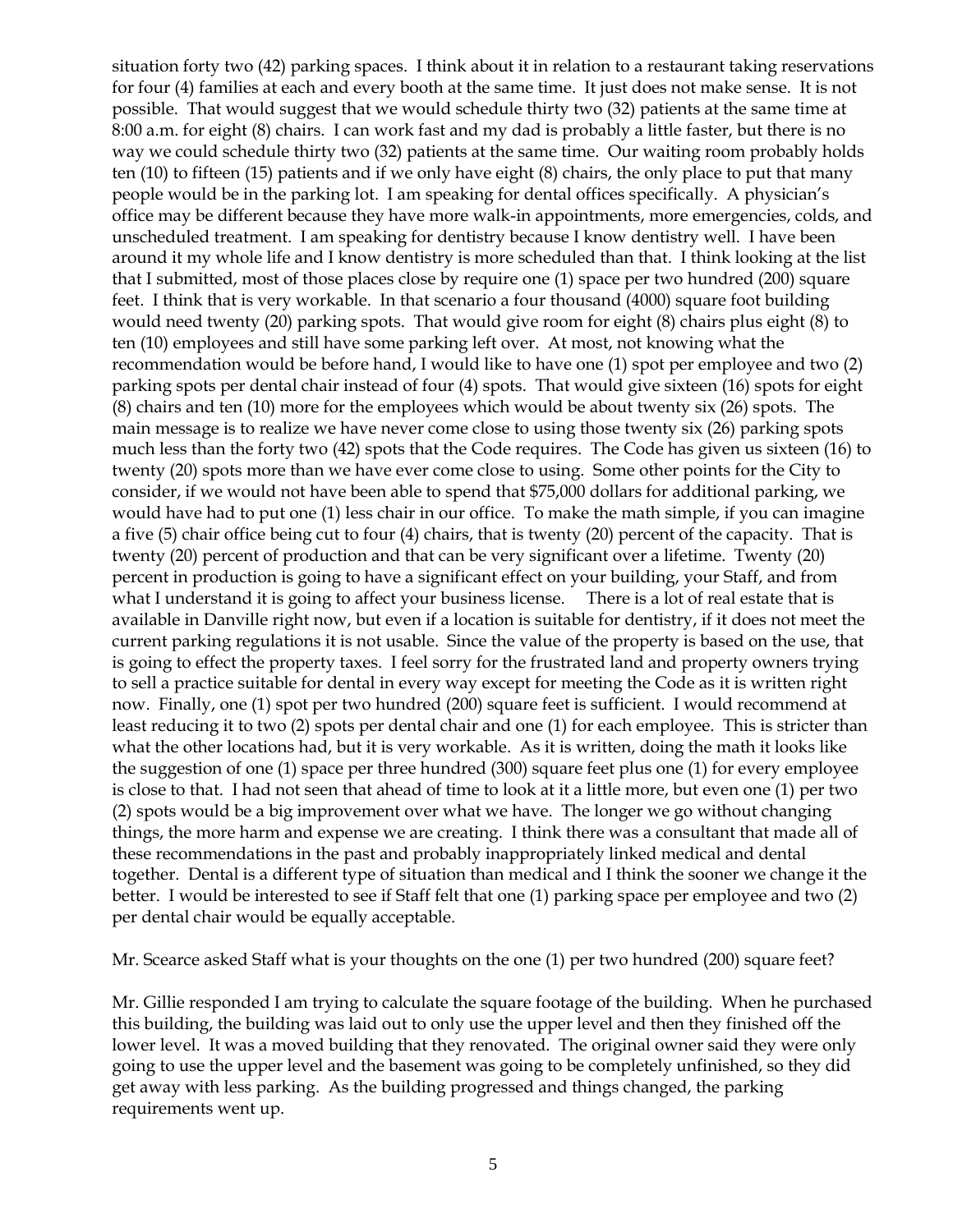Dr. Albert Payne stated the building has seven thousand, two hundred (7200) square feet. It was advertised to require thirty six (36) parking spaces for a seven thousand, two hundred (7200) square foot building, which meant one (1) parking space for every two hundred (200) square feet of office space when we purchased it. That would have allowed us to use the entire upper and lower level. After we purchased the building, we found out more details about the requirements. It is our fault for not knowing everything about it.

Mr. Griffith asked is there one (1) doctor there?

Dr. Albert Payne responded two (2).

Mr. Griffith stated in your statement it says present Staff, one (1) doctor.

Dr. Albert Payne stated that statement is from three (3) years ago. There are two (2) doctors there and four (4) hygienists. There are six (6) practitioners. What we are saying is even with that situation, only half of the parking lot is being used.

Mr. Scearce stated if we are going to make a change now is the time to make it as liberal as we can, as long as we provide the parking spaces. We should consider some of these old offices that are closed and maybe forced to add on additional parking that may not be necessary.

Mr. Gillie stated on a seven thousand, two hundred (7200) square foot building with one (1) parking space per two hundred (200) square feet, you would have a requirement for thirty six (36) parking spaces. Staff's recommendation of the one (1) per three hundred (300) square feet would only require twenty four (24) parking spaces plus Staff. The three hundred (300) would actually require less parking than going one (1) per two hundred (200). Now, if we figure two (2) parking spaces per exam room, depending on the size of the exam room and that is questionable but I believe you said you had eight (8) exam rooms that would be sixteen (16) parking spaces plus an additional ten (10) for employees, for a total of twenty six (26). That would be less than the requirement for the two hundred (200), but this will also make it similar to an office, so if the building does close and it becomes a general office we do not have the potential for negative parking. So from our end it seems to balance out and is consistent across the board.

Mr. Scearce stated I understand that and it does seem fair to look at it both ways.

Mr. Griffith stated looking at the difference between a dentist office and a medical practice where they are not as scheduled, I can see how the dentist or that type of practice would not need as many parking spaces as someone doing lab work, where a ton of people come in at one time.

Mr. Griffith asked do you think the three hundred (300) would be enough for internal medicine or some other practice?

Mr. Gillie responded we are confident in our recommendations. Most of the other places we have surveyed do lump them together. While they say the differences between a medical and dental office are substantial, based on the research we found most places consider them very similar. We do not think it is going to create an issue. So at this point, we are still sticking by our recommendation.

Mr. Jennings asked is your recommendation one (1) parking space for every three hundred (300) square feet of office space?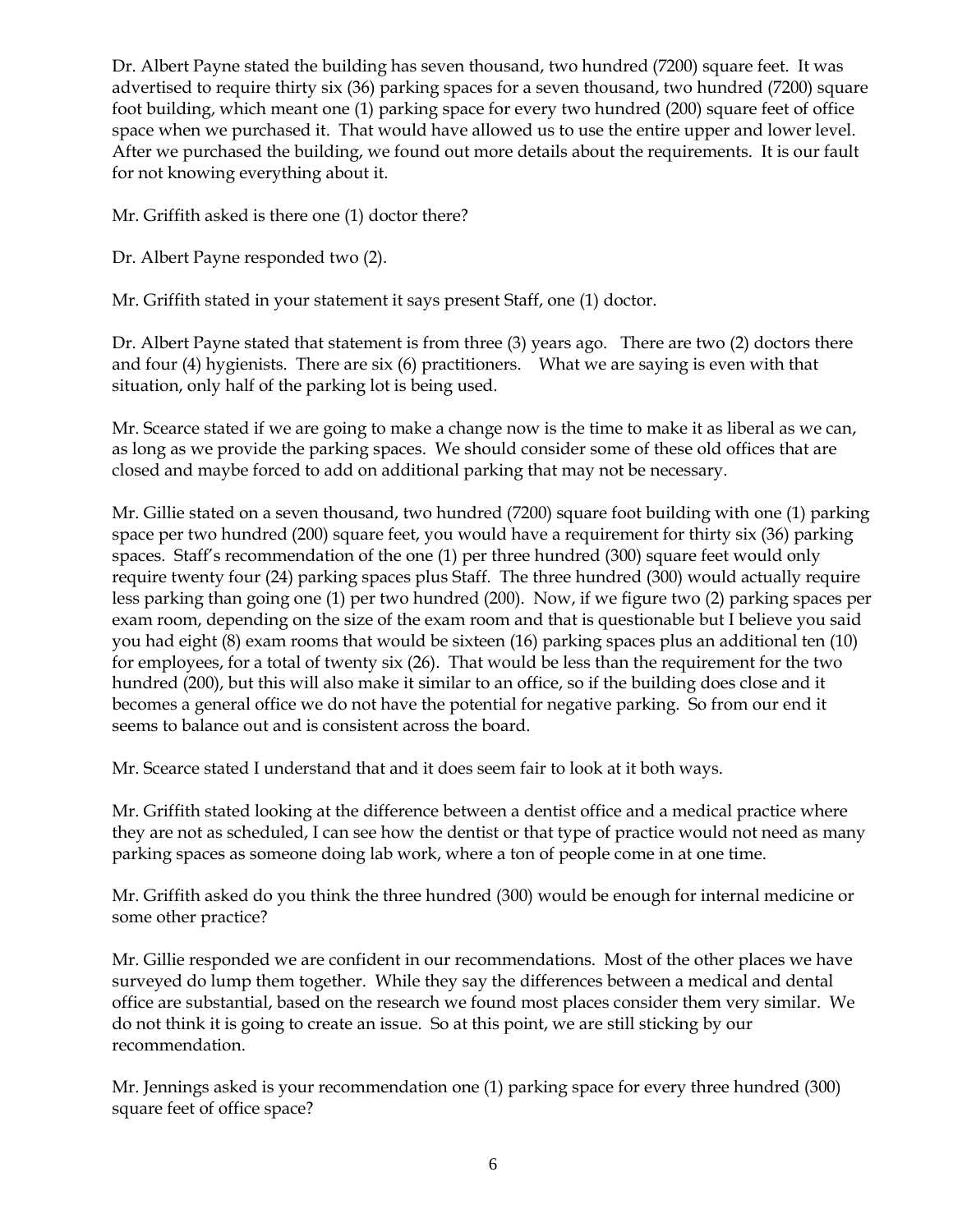Mr. Gillie responded yes.

Mr. Jennings asked is his request one (1) space for every two hundred (200) square feet?

Mr. Christopher Payne responded Staff included one (1) space for every employee. Generally, places have one (1) space for every two hundred (200) square feet regardless of how many employees they have.

Mr. Jennings asked so are you both saying the same thing?

Mr. Whitfield requested for anyone speaking to come to the microphone.

Mr. Christopher Payne stated looking at the numbers that Mr. Gillie pointed out and if you are linking medical and dental together, if the recommendation of one (1) per every three hundred (300) square feet plus one (1) for every employee is approved, I would go along with it. It is a big improvement and it would have helped us significantly with the cost we had three (3) years ago. This is something we could support.

Mr. Jennings asked is what you are recommending the same thing as what he is asking for?

Mr. Gillie responded no, he has asked for modifications to the requirements. He suggested alternate ways to approve it, but based on his last statement he is not opposed to what Staff is proposing. We are putting them together and he had asked Staff to break them up and look at dentist offices separately. Our opinion is that both of them are still similar enough and the research that we have done, other localities still consider them similar enough that we are putting them together and breaking it to the three hundred (300) square feet. We are also considering it similar to our existing office definition so if they close up and sell to another type of office we will not have parking issues. The numbers will just switch over. It does not create a non-conforming situation. Staff thinks it will be consistent across the board with what we are recommending.

Mr. Jennings asked would a different use of the property require an application for parking?

Mr. Gillie responded the use would be able to transfer because this would be the same as general office requirements. The requirements for general office and the dentist office would match. It will make it easier in the future for marketing purposes.

Mr. Griffith asked would it affect existing offices?

Mr. Gillie responded no.

Close the Public Hearing.

**Mr. Laramore made a motion to approve Code Amendment Request PLCA2010000063 as submitted by Staff. Mr. Scearce seconded the motion. The motion was approved by a 4-0 vote.**

*3. Code Amendment Request PLCA20100000064 requesting to amend Article 3T: Floodplain Overlay District (FP-O) of the Code of the City of Danville, Virginia, 1986 as amended, by adopting new floodplain regulations and maps in accordance with the National Floodplain Management Program.* 

Mr. Gillie read the Staff Report.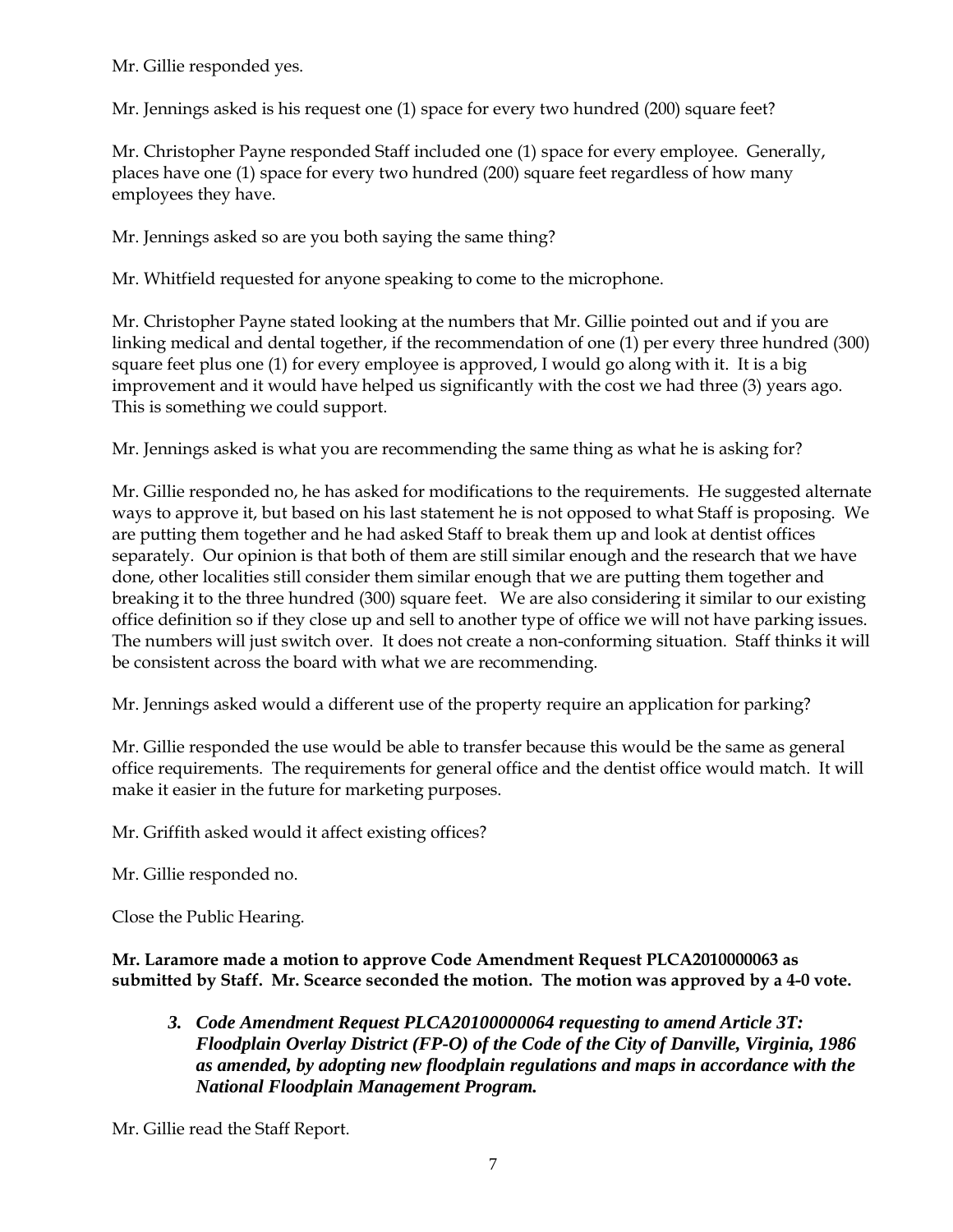Mr. Gillie stated Staff is requesting to convene a Special Meeting which can be called. We are in the process of sending out the post cards. We had hoped to have them all sent out last Friday but there was a problem with one of our machines and they did not all go out. Approximately half of them went out last Friday and the other half will go out either today or tomorrow notifying property owners that your property may be impacted. Just because you receive a post card does not mean that your building will flood, it may mean that only a small portion of your property is impacted or it could mean the entire property is impacted. As part of that, we have maps available here at City Hall. You can also go to the National Flood Insurance website, [www.floodsmart.gov](http://www.floodsmart.gov/) for more information. Danville is not the only locality that has to adopt this, Pittsylvania County does, Altavista, Gretna, basically everyone in Virginia is going through this process. We need to adopt these maps by September 29, 2010 to maintain standing in the program, so it is important that we hold this Public Hearing and make recommendations to approve those maps. That is why we are scheduling a Special Meeting on August 23, 2010 because of the importance. We wanted to make sure that any citizen impacted could come down and look at the maps. Some properties, the elevation went up, so you are more likely to get flooded; other properties the elevation went down and you are less likely to get flooded. So if you receive a card and you have questions, please contact us at City Hall or go onto the website and look up that information.

Open the Public Hearing.

Mr. Griffith asked were there pieces of property that are no longer in the floodplain?

Mr. Gillie responded there were pieces of property that are no longer in the floodplain.

Mr. Griffith asked are these people being notified?

Mr. Gillie responded they are not being notified that they have been taken out of the floodplain.

Mr. Griffith stated I am thinking that those people whose property is no longer in the floodplain and are currently carrying flood insurance, may need some notification that they may not be required to carry the insurance.

Mr. Gillie stated we have not looked at that process because we had about four hundred (400) additional properties that came into the floodplain. The number that went out was very small. I would probably guess less than twenty (20). We can go back and try to find those that came out of the floodplain. We have had some technical issues with the new floodplain maps in matching them up with our current system. The study they have done this time is much more detailed than what was done previously. We have additional areas, especially those on Arnett Boulevard, that are completely new. We can try and find those that have been taken out, but we would much rather notify someone that is potentially in the floodplain. It is not a bad idea to carry flood insurance even if you are taken out of the floodplain. These are studies on what they anticipate that water will do. If you get a storm larger than what they envision then your property may still flood. If you are carrying it now it does not hurt to carry it. We would rather someone who is not carrying the insurance to get it as opposed to someone carrying it getting rid of it.

Mr. Griffith asked is Staff's recommendation that we have a Planning Commission meeting on August 23, 2010 to have public input?

Mr. Gillie responded yes.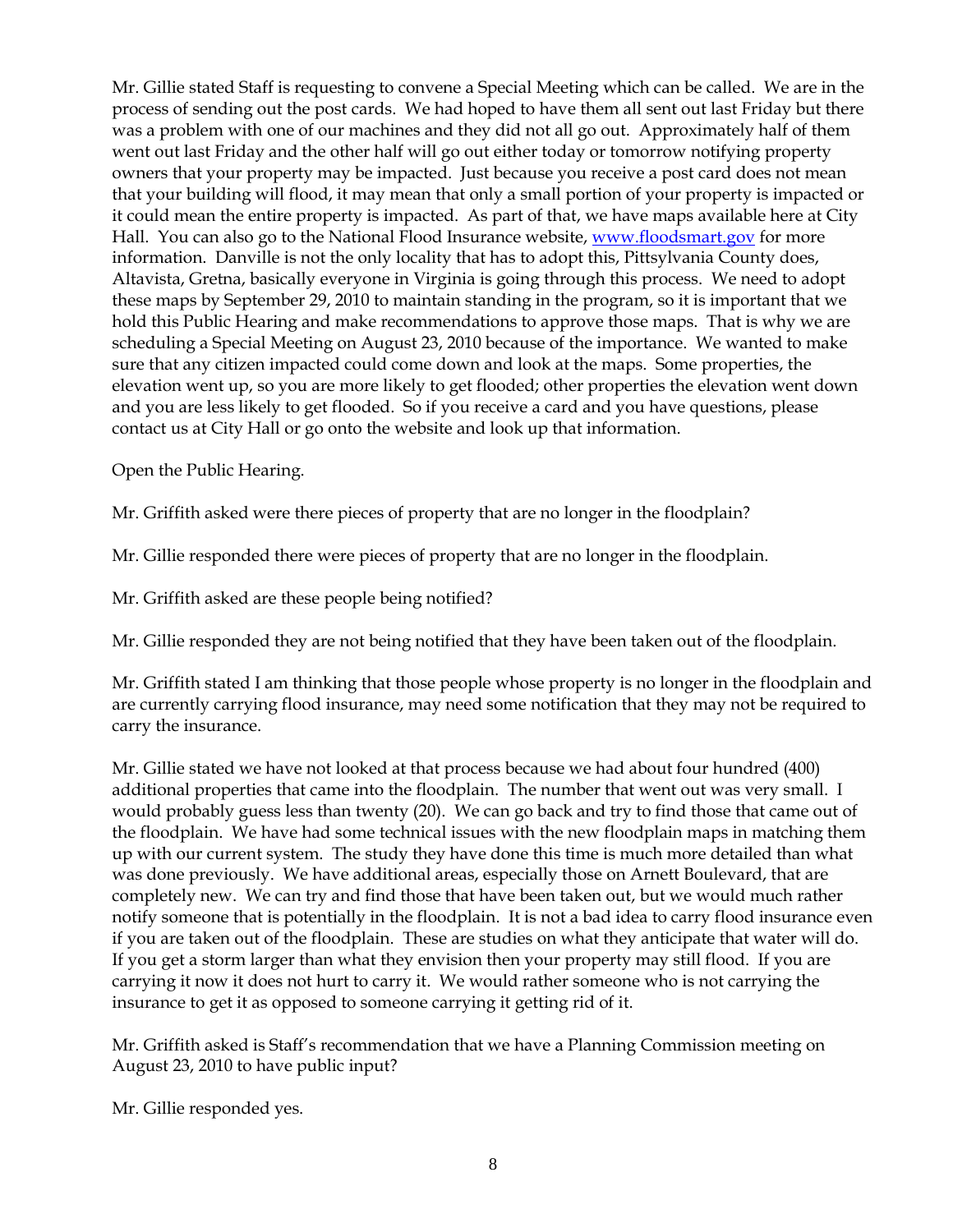Mr. Griffith asked would this still go to Council on their September 7, 2010 meeting?

Mr. Gillie responded it will probably go to the September 21, 2010 meeting.

Mr. Griffith asked do they have to be adopted by September 29, 2010?

Mr. Gillie responded correct.

Mr. Griffith asked can we fit all of this into that time frame?

Mr. Gillie responded yes. We are scheduling this for a Work Session with City Council to let them know and also getting the word out as best we can to all of the property owners. We have to adopt these. We do not have a choice. The Federal Government said here it is, you are going to adopt it. So while they are going through the process, we want people to know you are going to be impacted by this whether you want to be or not. There is not a lot of dispute that can go on regarding these maps. In order for the City to maintain its standing, we have to go through this process. There is no choice in the September 29, 2010 adoption date.

Mr. Griffith asked was the Public Hearing today advertised and in the paper?

Mr. Gillie responded yes it was advertised. We wanted to in effect, get the word out as much as we possibly could. We advertised for the adoption today, and then we went back and decided to go ahead and mail the post cards to people letting them know their property is impacted. Most of the properties, about eight or nine hundred (800 or 900) of them were already impacted previously. It is just the additional property owners that are being impacted based on this new study. Their properties were still subject to flooding and a lot of them probably already knew that their properties flooded in the past. In the past the maps did not show it. The City went through and did some revised studies years ago when they did the storm water retention basin up on the corner of Orchard in Nor Dan because they were having flooding problems from the creek that runs up Arnett Boulevard. Those folks are aware of it, but now it shows on the floodplain maps. We just wanted to make sure we covered every basis that we could.

Mr. Griffith stated according to Staff we have three (3) options. We can either convene a Special Meeting on August 23, 2010 to have a Public Hearing on this, we can recommend approval as submitted, or not have a Public Hearing.

Mr. Griffith called for a motion.

Mr. Jennings asked do we have to have a Public Hearing?

Mr. Gillie responded from Staff's perspective, we feel we should. We put the ads in the newspaper like we are supposed to, but when you read that you say ok the City is adopting new Floodplain Maps and new Floodplain Ordinance. If you do not get that postcard stating that your property is being impacted and possibly your mortgage company may require you to have flood insurance, those are things someone may not know. We want to make sure we get the word out. Reading the advertisement in the newspaper may not get your attention. We are hoping by sending out the postcards, more people are going to get involved. This is not something people have much choice on, but we want to get the word out and that is why we feel you should have another Public Hearing once we have been able to get all of the postcards delivered. This will give us a chance to show them the maps, talk to them about it, and let them find out more about the program.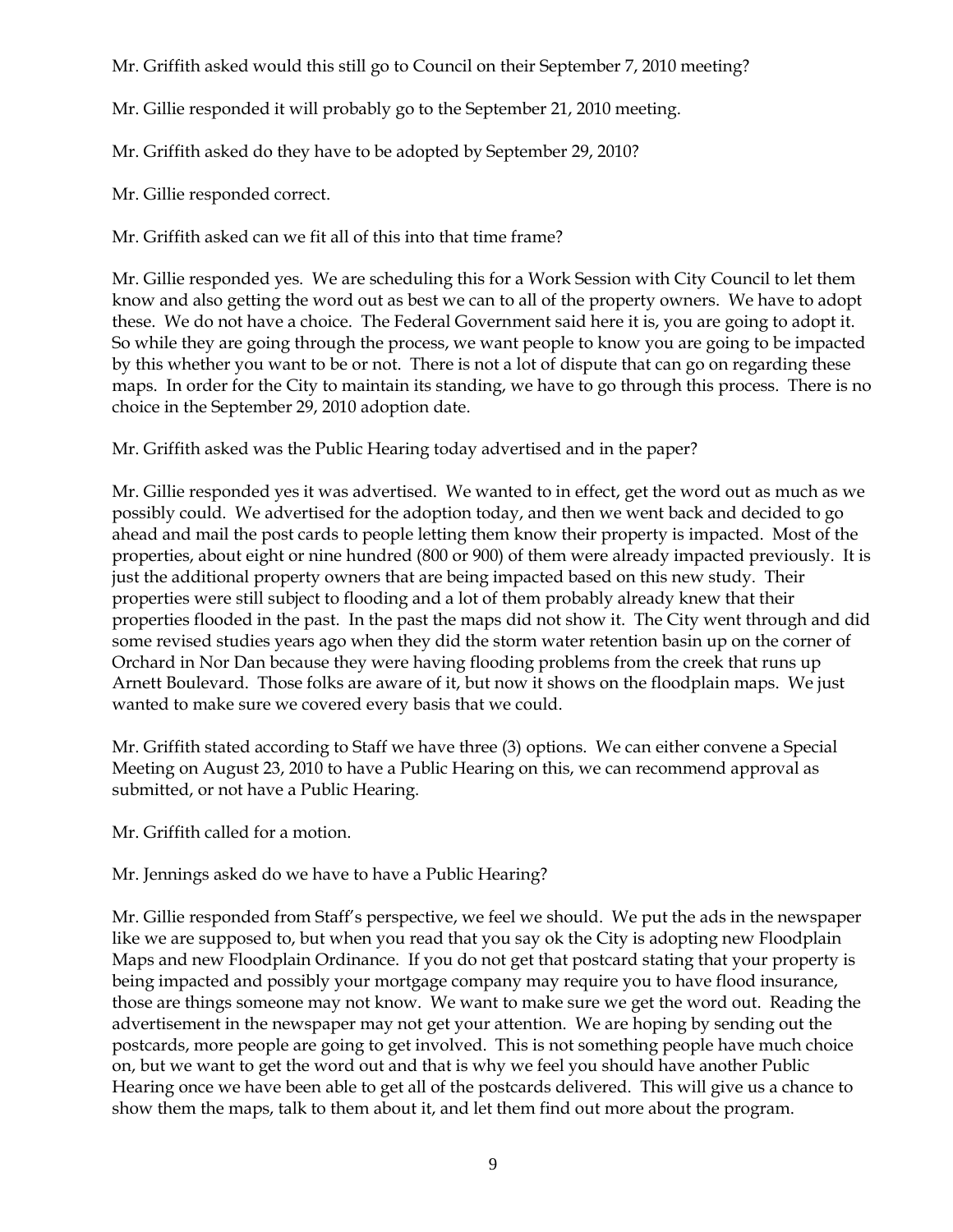Mr. Jennings asked do you need a motion?

Mr. Griffith responded yes either to have a Public Hearing, recommend approval as is, or to recommend any changes, which I do not know that we can really change anything.

Mr. Gillie stated you can change the wording of the Ordinance if you do not like the way the words and the text is, other than that we are pretty much stuck with what the Government says.

### **Mr. Jennings made a motion to convene a Special Meeting of Planning Commission on August 23, 2010. Mr. Laramore seconded the motion. The motion was approved by a 4-0 vote.**

# **II. ITEMS NOT FOR PUBLIC HEARING**

*1. Request for a waiver from the requirement to install a paved driveway for an industrial use in accordance with Article 8, Section B (6) (b) at 202 Stinson Drive.*

Mr. Gillie read the staff report.

There were no questions.

**Mr. Laramore made a motion to approve the Waiver Request as submitted. Mr. Jennings seconded the motion. The motion was approved by a 4-0 vote.**

### **III. MINUTES**

**Mr. Jennings made a motion to approve the minutes from the July 12, 2010 meeting. Mr. Scearce seconded the motion. The minutes were approved by a 4-0 vote.**

# **IV. OTHER BUSINESS**

Mr. Gillie stated Council approved the Rezoning request on Wimbush Drive last month. They also adopted the guidelines for the Historic District changes. The Special Use Permit request that Planning Commission recommended was withdrawn by the applicant prior to City Council. They have lost their potential funding for that facility so they decided not to go through with that.

Mr. Gillie stated the Comprehensive Plan is proceeding. We are still receiving comments from the imaginedanville.org website and the danville2030.org website. If anyone is interested in giving their comments, please visit those websites and fill out the surveys. We have been getting a lot of information back which is surprising because only one (1) person showed up for the public meeting. We have already received over four hundred (400) electronic surveys. People are really using the new types of media to get their word out. If you are at home watching this and you want to put your two cents into the Comprehensive Plan, go to the Imagine Danville website, fill out the survey, and get some information to us.

Mr. Scearce asked are there going to be any more meetings regarding that?

Mr. Gillie responded yes, we are still going to have public meetings. We will be gathering public input through the websites, probably until the end of the year. We are going to the school system starting the first of the year. We are going to pass out some information to the schools to try and get them involved along with parents and other citizens. The public meetings are going to occur sometime in the spring of next year. We will go back out to everybody, but we are receiving good